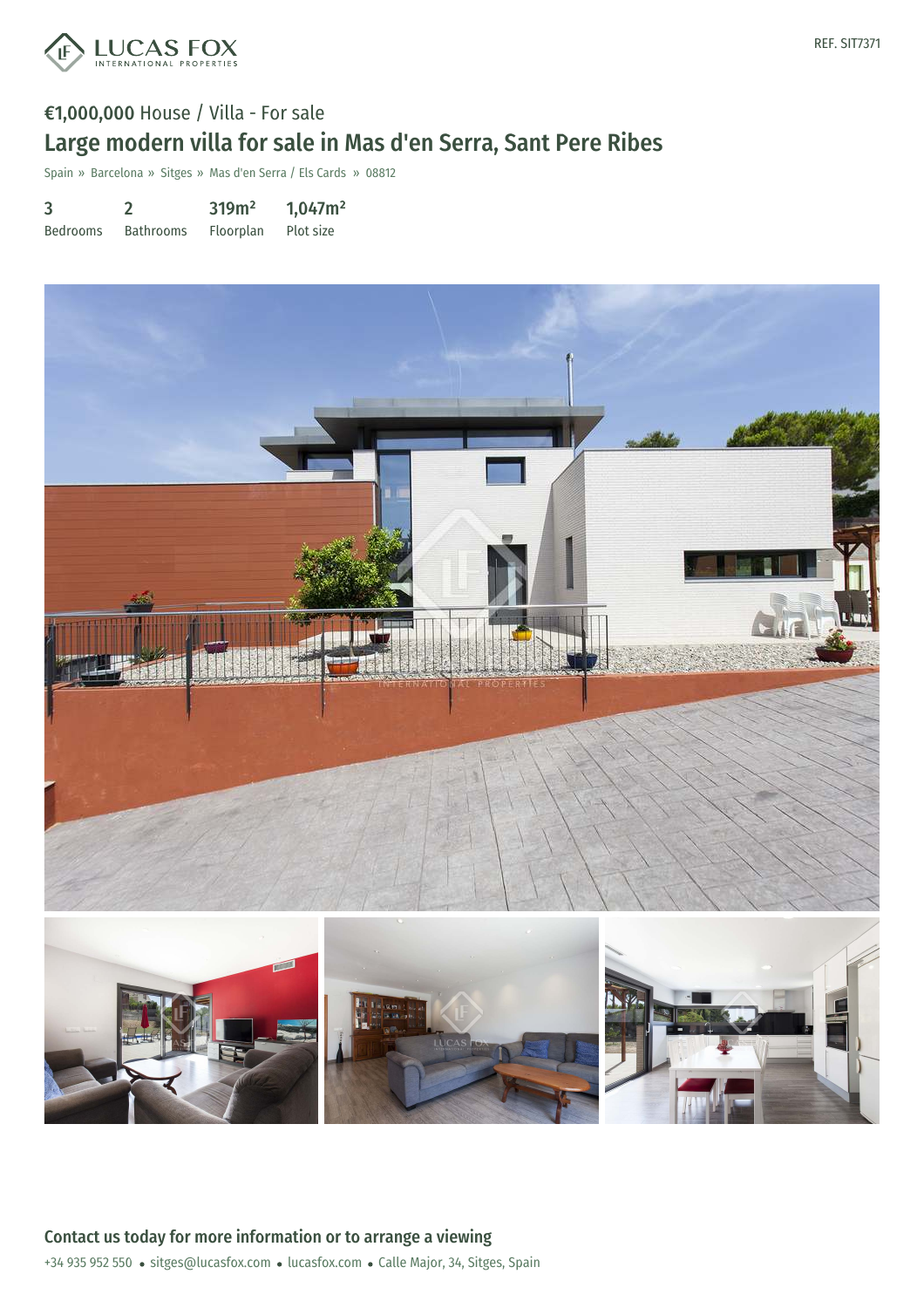

# €1,000,000 House / Villa - For sale Large modern villa for sale in Mas d'en Serra, Sant Pere Ribes

Spain » Barcelona » Sitges » Mas d'en Serra / Els Cards » 08812

| 3               |                  | 319m <sup>2</sup> | 1,047m <sup>2</sup> |
|-----------------|------------------|-------------------|---------------------|
| <b>Bedrooms</b> | <b>Bathrooms</b> | Floorplan         | Plot size           |

#### **OVERVIEW**

### Unique, German design villa with modern finishes, generous terraces and a pool in Mas d'en Serra, Sant Pere de Ribes.

Modern 363 m² villa with very bright, spacious rooms and a cutting-edge design with clean lines and minimalist interiors in the Mas d'en Serra neighbourhood of Sant Pere de Ribes. It is within easy reach of local amenities, the coast and the airport.

Built in 2012 the property is presented in excellent condition. Outside we find large terraces and a wonderful swimming pool with views of the surrounding hills.

When entering the first floor on the right hand sidewe have the living-dining room and the open kitchen with access to the garden and pool. In front of the entrance door there is a utility room and a bathroom. On the left there is a corridor which provides access to the 2 double bedrooms and the master suite with its private bathroom.

On the second floor there is a big open room of 55  $m<sup>2</sup>$  which may be divided into 2 further bedrooms if necessary. This large room has 2 terraces, one at the front and another one at the back, of approximately 40 m² each.

The 2-car garage is found on a lower level at the entrance of the property. The house has been finished to an excellent standard with underfloor heating, air conditioning and double glazing.

An unusual modern villa with great, airy, bright living spaces in a prestigious residential area near Sitges.



#### [lucasfox.com/go/sit7371](https://www.lucasfox.com/go/sit7371)

Mountain views, Sea views, Garden, Swimming pool, Terrace, Private garage, High ceilings, Natural light, Wooden flooring, Parking, Air conditioning, Balcony, Built-in wardrobes, Double glazing, Equipped Kitchen, Exterior, Near international schools, Pet-friendly, Playroom, Storage room, Utility room, Walk-in wardrobe